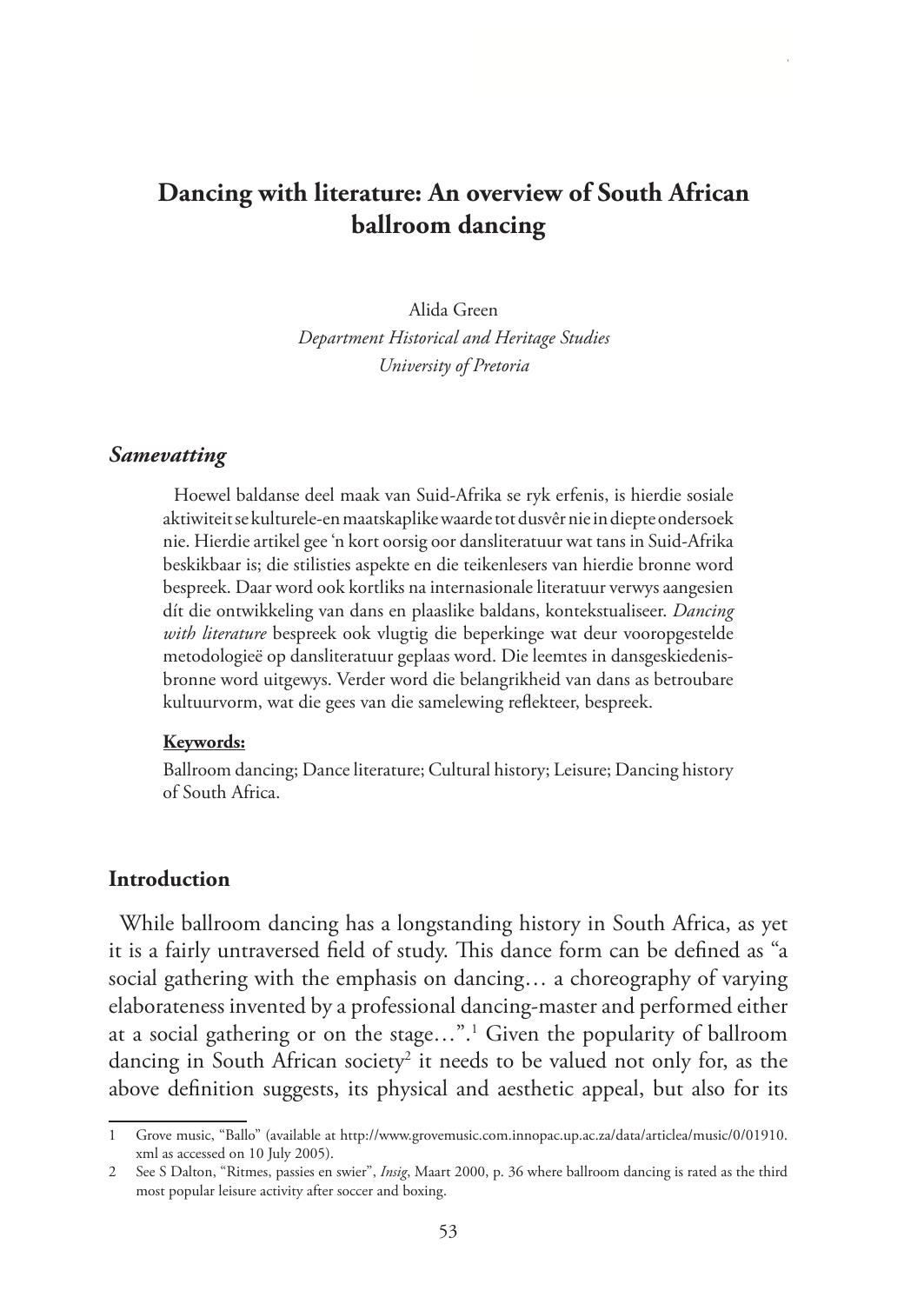social and cultural significance. It has been said that "social dancing reflects the Spirit of the Age more faithfully than any other art".3 This points to the significant role dance can be seen to play in society. Moreover, in what historians describe as a "post-modern globalising world", it has become apparent that while historical studies tend to be more thematic, focusing on specific topics, there is also a tendency to focus more on previously "ignored histories" of the marginalized or suppressed groups.4 Where South African revisionist history, for example, focused mainly on "resistance politics, racial consciousness and class formation" two or more decades ago, historians are now diversifying and "turning their attention to the history of sport… culture, education…".5 There is a need now to write the "new kinds of history making, the histories of families, of sport or music…".6 Leading cultural historian Peter Burke argues, "[d]ance history, once the province of specialists, is now taken seriously by cultural historians and discussed in relation to politics and society".7

This article presents a brief literature overview where the general trends in dancing literature will be discussed. The current problems in writing dance history will be outlined, emphasizing the need for a "new", more inclusive, historical portrait of South African society.

## **Dancing through South Africa's history's pages**

There is a variety of material available on ballroom dancing. This includes books and articles as well as archival, audio-visual and oral sources. However, literary sources specifically dedicated to an exposition of dance history are limited. Most publications focusing on dancing either emphasise the technical aspects of dancing or discuss it as a mere social pastime. In the next sections these general patterns in dance literature will be discussed.

General South African texts seldom refer to ballroom dancing and the word

<sup>3</sup> Lancer, "In the dancing world: Official results of the examinations", *Rand Daily Mail,* 11 May 1935, p. 8.

<sup>4</sup> A Blunt & G Rose (eds.), Writing women and space: colonial and postcolonial geographies (New York, Guilford, 1994); H Giliomee, The Afrikaners: Biography of a people (London, Hurst & Company, 2003); R Morrell & L Ouzgane (eds.), African masculinities: men in Africa from the late nineteenth century to the present (New York, Palgrave Macmillan, 2005); A Mountain, An unsung heritage (Cape Town, David Phillip, 2004); P Brock (ed.), Indigenous peoples and religious change (Leiden, Brill, 2005).

<sup>5</sup> G Vahed, "Review: Vahed on Murray & Merret, Caught behind: Race & Politics in Springbok Cricket"(available at H-SAAFRICA@H-NET.MSU.EDU, as accessed on 21 May 2005).

<sup>6</sup> M Morris, *Every step of the way. The journey to freedom in South Africa* (Cape Town, HSRC Press, 2004), p. 321.

<sup>7</sup> P Burke, *What is cultural history?* (Cambridge, Polity Press, 2006), p. 91.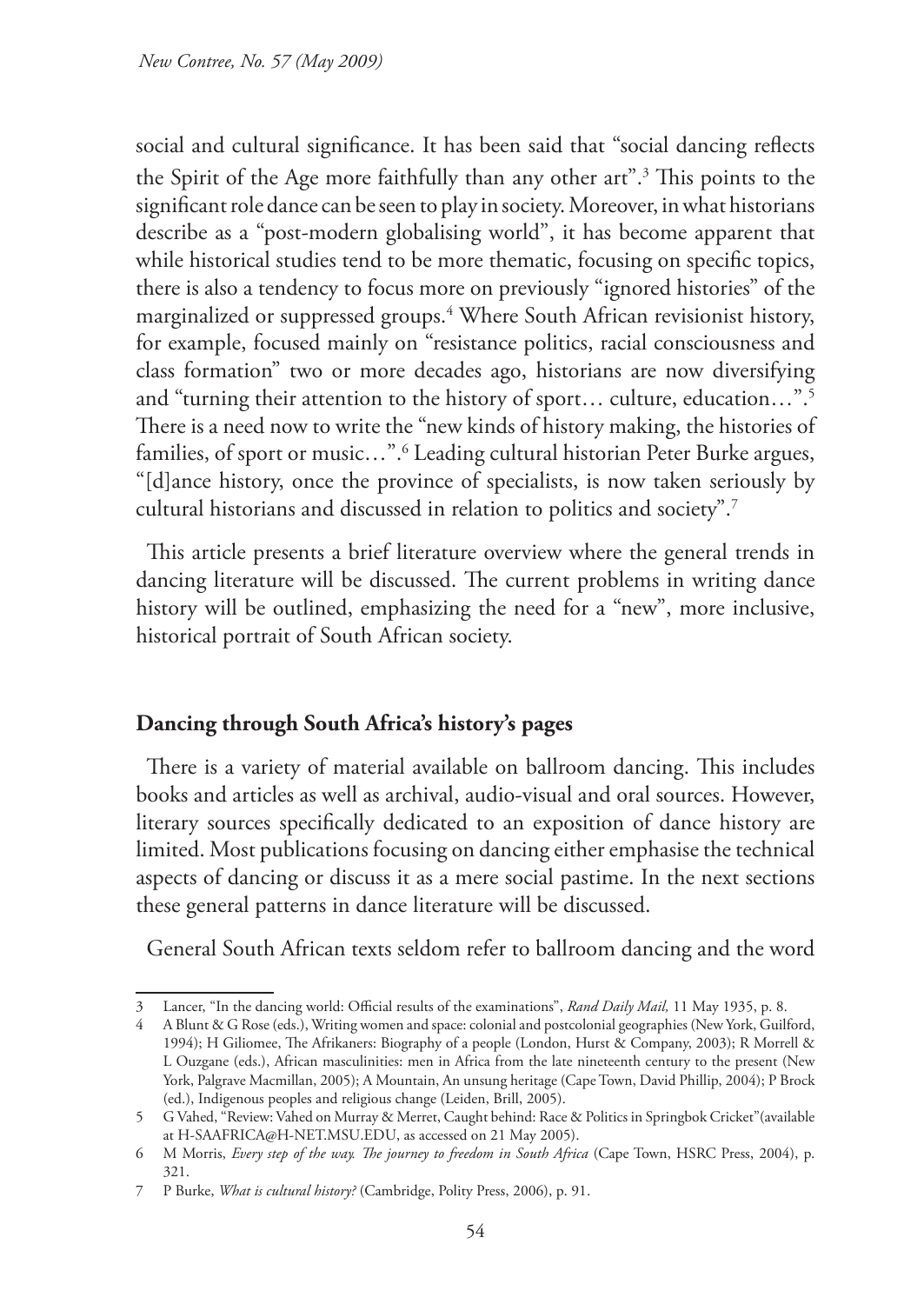"ballroom dancing" hardly ever appears in the indexes. Only a few publications that appeared in the past decade mention or give a short discussion on the influence of "dancing", but these remain chequered and superficial.<sup>8</sup> Some earlier studies approach dance purely as a social activity of a certain group. For example, in his 1955 commentary on the early leisure activities of the Dutch settlers, the cultural historian Victor de Kock, briefly refers to the informal, but popular, nature of seventeenth century travellers' dances at the Cape. He refers to the "…Dutch sailors who came ashore visiting inns where they could pass away the time in merrymaking, and dancing their own boisterous measures...".<sup>9</sup> Both A.F. Hattersley<sup>10</sup> and CG Botha<sup>11</sup> in their social histories published in the 1960s and 1970s respectively, emphasise dancing's popularity. They described its prevalence in the eighteenth century South African ballroom as adding to the "...colour of life"12 and that "amongst the wealthy who had young folks in the house a dance was a regular pastime…".13 In the 1970s, in their seminal *Oxford history*, Leonard Thompson and Monica Wilson mention how "the Bantu" danced and point to social activities (including dancing) as separating the various races in South Africa.<sup>14</sup>

A decade later, in his popular pictorial history of South Africa, journalist Peter Joyce discusses dancing mainly as a form of white recreation. Here he mentions the first national ballroom dance competition held in 1928 and refers to heats that were danced throughout South Africa with the final taking place in Johannesburg.15 In the 1980s and 1990s passing reference is also made to specific ballroom dances, like the tango and the waltz, in texts such as *Cape Town the making of a city*<sup>16</sup> and *South Africa in the 20<sup>th</sup> century: chronicles of an era.*<sup>17</sup> These are also books written in the context of the white ballroom. A short, but annotated overview of ballroom (social) dancing appeared in the

<sup>8</sup> American historian, Jaques Barzun, for example, discusses how the waltz can be seen as the start of a more "sexually" aware age. See J Barzun, *From dawn to decadence: 1500 to the present: 500 years of Western cultural life* (USA, Harper Collins publishers, 2001), p. 500.

<sup>9</sup> V de Kock, *The fun they had! The pastimes of our forefathers* (Cape Town, Howard B Timmins, 1955)*,* p. 47.

<sup>10</sup> AF Hattersley, *An illustrated social history of South Africa* (Cape Town, AA Balkema, 1969), p. 17.

<sup>11</sup> CG Botha, *Social life in the Cape Colony with social customs in South Africa in the 18th century* (Cape Town, C Struik, 1973), pp. 51, 85.

<sup>12</sup> AF Hattersley, *An illustrated social history of South Africa*, p. 17.

<sup>13</sup> CG Botha, *Social life in the Cape Colony with social customs in South Africa…,* pp. 51, 85.

<sup>14</sup> M Wilson & L Thompson (eds.), *The Oxford history of South Africa* (Oxford, Clarendon, 1971)*,* pp. 145, 162, 266.

<sup>15</sup> P Joyce, *Reader's Digest: South Africa's Yesterdays* (Cape Town, Reader's Digest Association, 1981)*,* pp. 102-103.

<sup>16</sup> N Worden, E van Heyningen & V Bickford-Smith, *Cape Town the making of a city: An illustrated social history*  (Cape Town, David Philip Publishers, 1998), pp. 139; 148-149.

<sup>17</sup> P Joyce, *South Africa in the 20th centur:y chronicles of an era* (Cape Town, Struik Publishers, 2000)*,* pp. 31, 141, 176, 103.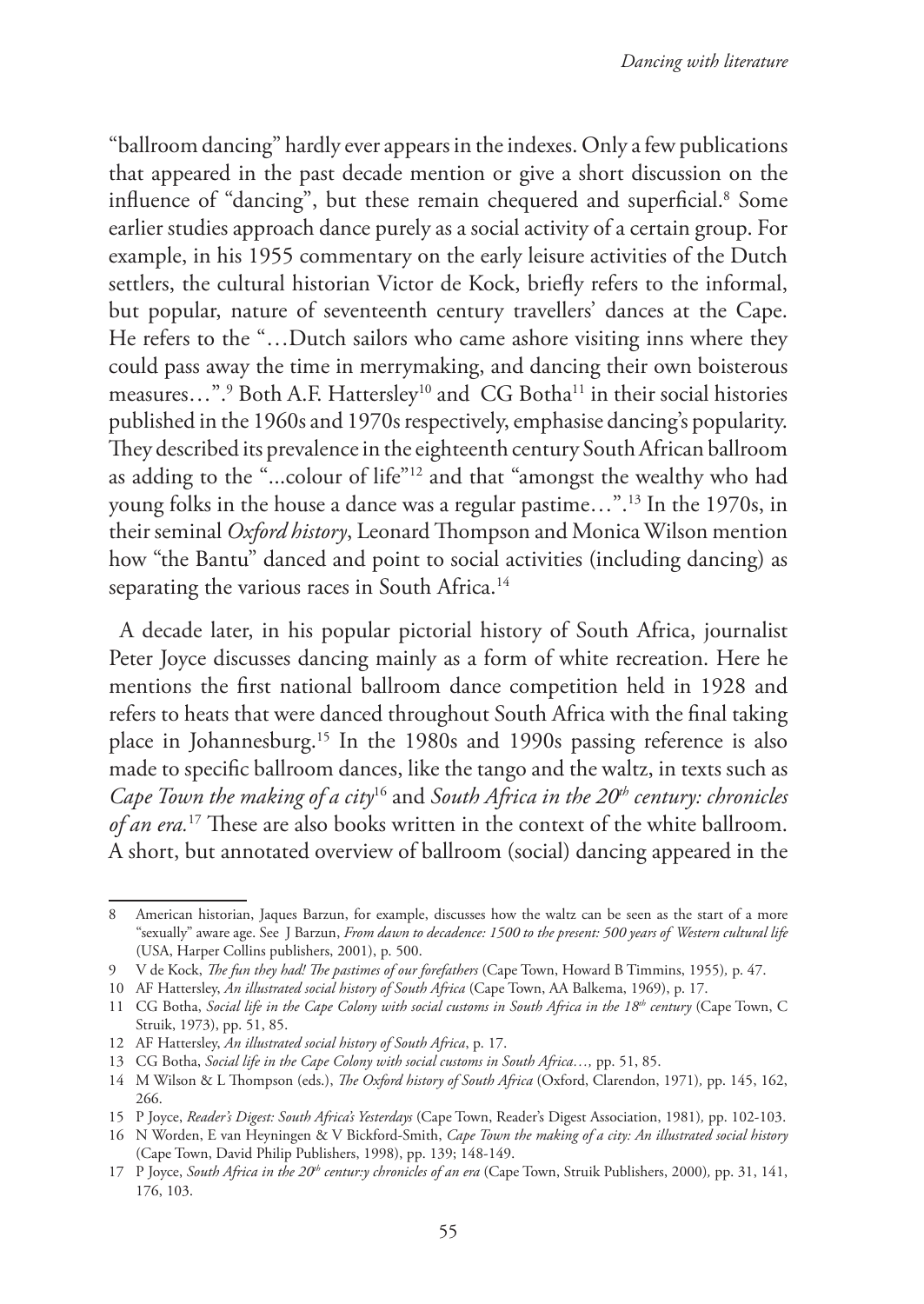1971 *Standard Encyclopaedia of Southern Africa*. Dorothy Dymond, who was a life member of the "Imperial Society of Teachers of Ballroom Dancing" as well as an examiner of the "South African Association of Teachers of Dancing" in Cape Town, was the author of this contribution. She claims that "in South Africa, like overseas… festive occasions were seen as an opportunity for a social ball" where "musicians played the accompanying music". She however presents an overview that is entirely white and colonial with only a single concluding sentence referring to "coloured" and "bantu" participation.<sup>18</sup>

Dance is also referred to in publications dealing with predominantly Afrikaans related topics. In his publication *Solank daar musiek is…Musiek en musiekmakers in Suid-Afrika* (As long as there's music… Music and music makers in South Africa) Jan Bouws, a musical scientist from the Netherlands, traces the development of music and musicians, especially songs and composers, in South Africa from the 1650s to the 1980s. Bouws emphasises the popularity of ballroom dancing describing for example, certain dances like the "minuet" and the waltz as well as the prominence of dance masters like Etienne Garoute and the importance of dance for the early pioneers.<sup>19</sup> The lack of a detailed index, footnotes and source list however makes it difficult to follow up on primary sources and detracts from the usefulness of the book. Another publication specifically aimed at the Afrikaans speaking sector of South Africa includes *Die etiek van dans* (The ethics of dance) which was written by JH van Wyk in the mid 1970s and forms part of a series of works published by the *Potchefstroomse Universiteit vir Christelike Hoër Onderwys's* (PUCHE) *Instituut vir Bevordering van Calvinisme* (Institute for the Enhancement of Calvinism).20 Van Wyk considers the opinions of various prominent persons and institutions on dance including: church leaders like John Calvin; the Nerderduits Gereformeerde (NG) and Gereformeerde Churches; South African writers, like JD du Toit (Totius); and the Bible. Although Van Wyk explores both institutions that support and condemn dances, and urges church members to differentiate between different dances and the influence they have on society, he is highly critical of the "modern dance" trend. He regards folk dances (volksdanse) as one of the few dances that can have a positive influence and warns readers *inter alia* against the

<sup>18</sup> D Dymond, "Dancing Ballroom", DJ Potgieter (ed.), *Standard Encyclopaedia of Southern Africa* III (Cape Town, NASOU, 1971) p. 558.

<sup>19</sup> J Bouws, *Solank daar musiek is…Musiek en musiekmakers in Suid-Afrika (1652-1982)* (Kaapstad, Tafelberg, 1982), pp. 46-47, 112-113.

<sup>20</sup> JH van Wyk, *Instituut vir die bevordering van Calvinisme. Die etiek van dans* (Potchefstroom, I.B.C, studiestuk 97, November 1975).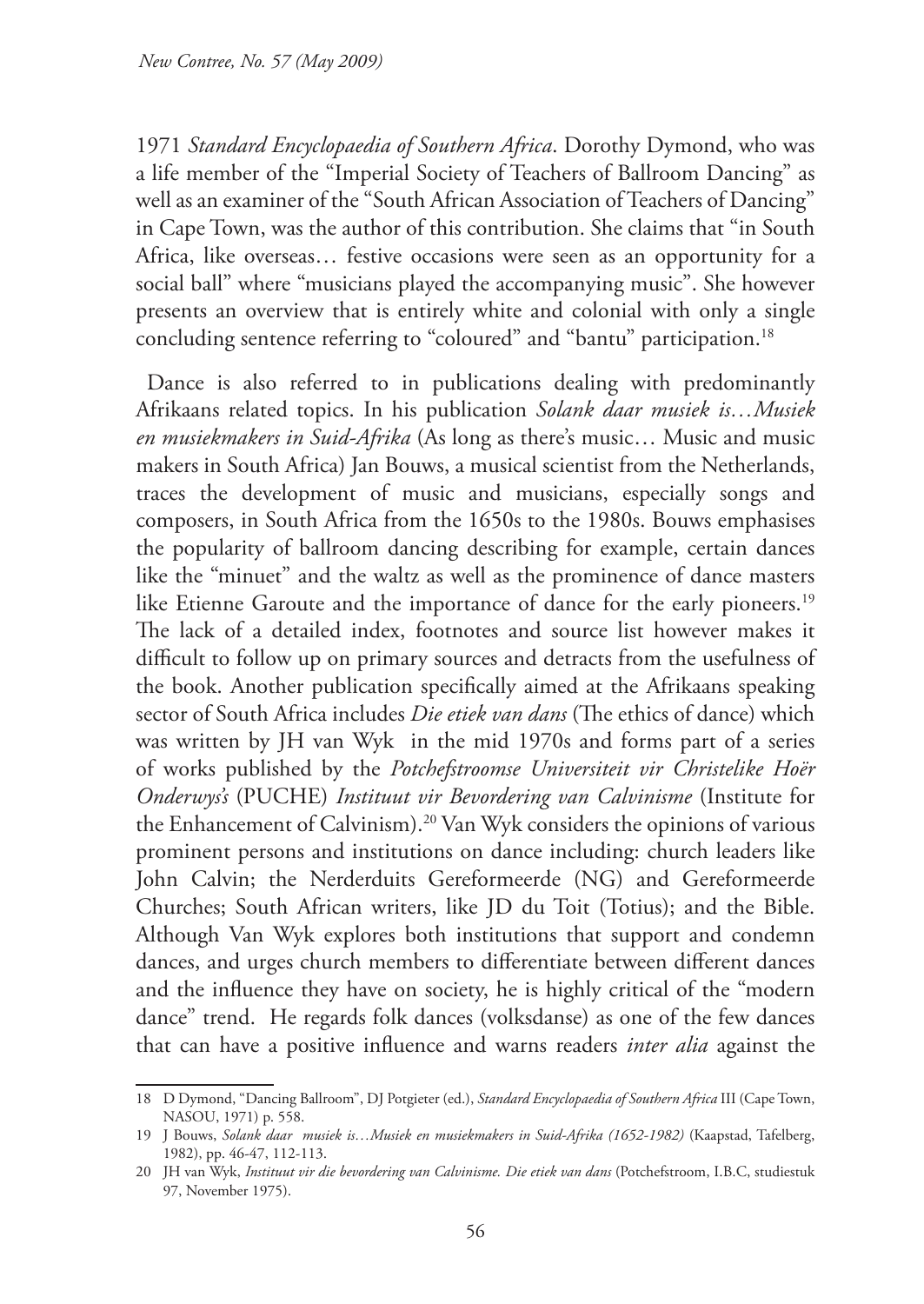dangers of social dancing when married leading to promiscuity.<sup>21</sup> Although almost obsessed with the "dangers of dance", van Wyk's study is one of the few that compares both the so-called "negative" and "positive" influence of dance in the South African Protestant church environment. It is consequently useful as a point of reference for a study on the perceived "moral values" of ballroom dancing in South Africa within a particular sector of society. It is in a sense a source which can be reflected upon as an indicator of the times.

In his work entitled *African women in towns: An aspect of Africa's social revolution,* Kenneth Little, professor of African Urban Studies at the University of Edinburgh, researches the African urban women's experience of the townships on the African continent. Although very generalized, and with few examples taken from the South African context, Little's study does emphasise the important role that certain Western activities, like ballroom dancing, played in raising the perceived status of an individual.<sup>22</sup> This touches on a theme that sometimes recur in the accounts of early travellers in Africa.<sup>23</sup>

Only a limited number of sources touch on why ballroom was so easily accepted in a diversified South African society. An example of this is South African anthropologist D. Coplan's24 *In township tonight! South Africa's black city music and theatre*. It is one of the few South African books that discusses ballroom dancing within South African society. Published in 1985, this book emphasises black popular culture and the influence that industrialisation and urbanisation had on music, theatre and dance in the townships. Focusing mainly on the period from the nineteenth century up until the 1980s, *In Township tonight!* makes reference to ballroom dancing both as a professional white activity, as well as a preferred black and coloured practice.<sup>25</sup> Coplan has done extensive research on this era and his in-depth knowledge of popular black culture makes this book a worthy source of information on the development of dance in South African history.

Besides the above, there are a few journal articles concerning the presence of dance (often in combination with music or in relation to ballet) in South Africa,

<sup>21</sup> JH van Wyk, *Instituut vir die bevordering van Calvinisme...*, pp. 8-9.

<sup>22</sup> K Little, *African women in towns: an aspect of Africa's social revolution* (London, Cambridge University Press, 1973), pp.1-5.

<sup>23</sup> See for example D Fairbridge*, Lady Anne Barnard at the Cape of Good Hope 1797-1802* (Oxford, Clarendon, 1924)*,* pp. 20, 28-31.

<sup>24</sup> David Coplan is an anthropologist at the University of the Witwatersrand. He has done extensive research on the music, theatre and dance history of especially black South Africans.

<sup>25</sup> DB Coplan, *In township tonight!..,* pp. 129-130.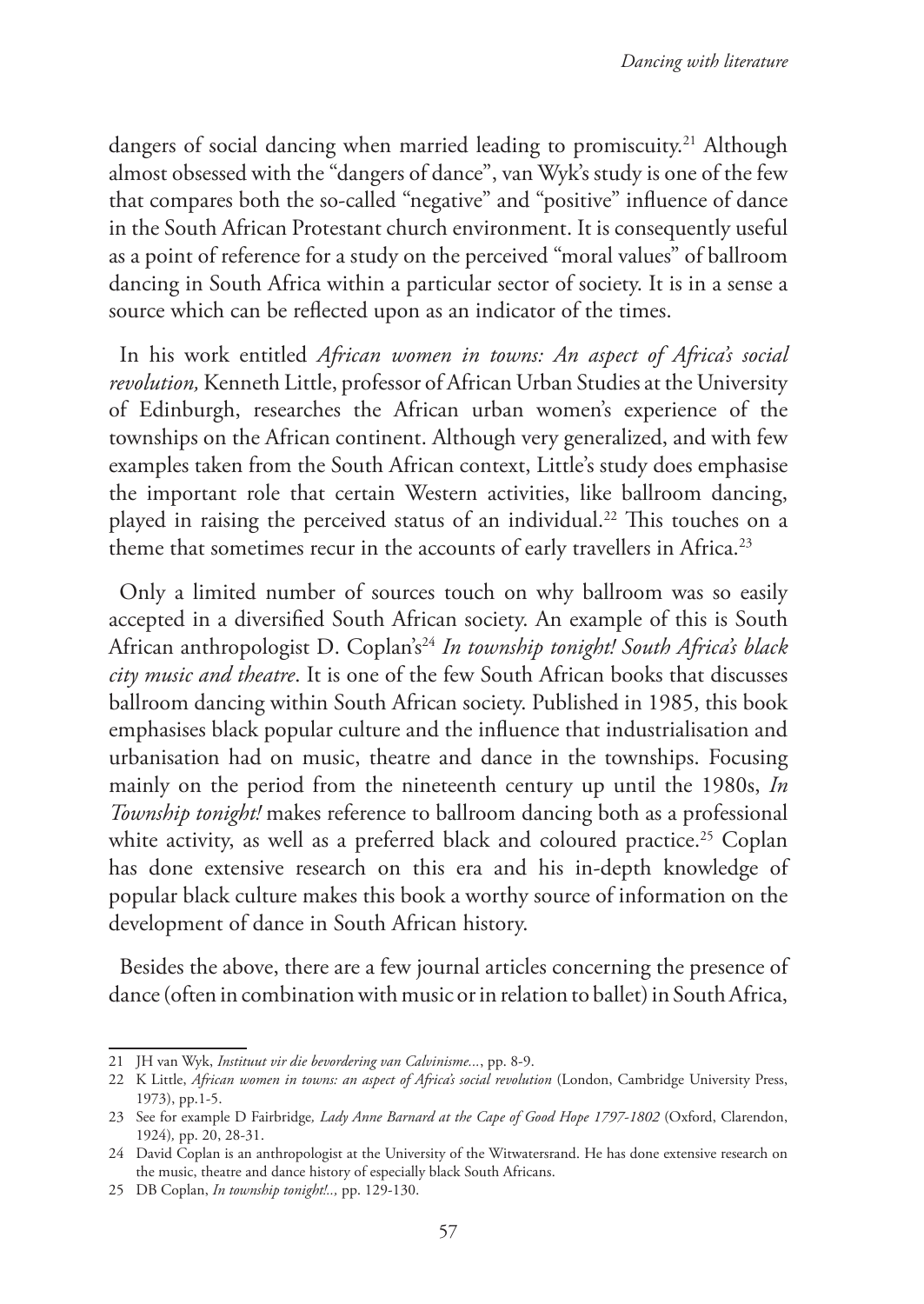as well as the biographical stories of South African dancers and their passion for ballroom. David Rycroft's<sup>26</sup> article on African music in Johannesburg, Peter Alegi's<sup>27</sup> work on sport and cultural performance and Lize Kriel's<sup>28</sup> study of contemporary exhibition dances are examples of the former. As regards the latter biographical trend, leading South African ballroom dancers, Bill and Bobby Irvine, produced a book in 1970 which traces the story of their dancing careers. This husband-and-wife team were leading ballroom dancers and taught ballroom in South Africa for a couple of decades. Bobby Irvine was born and grew up in South Africa, and in teaching ballroom they both visited dancing studios throughout South Africa across the black and white divide. The book is a life history tracing the rise of the Irvines' dancing career mainly between the 1950s and 1960s. The book refers to the state of dancing in the world and more particularly in South Africa during these years. Irvine also describes and compares the state and standard of white and coloured dancing in South Africa. The Irvines' travels take the reader to Japan, America and other prominent European ballroom dancing competitions (e.g. Blackpool), competitions which South Africa would participate in as the century progressed. Their writings reveal the difficulty of both surviving as a dancer and dancing as South Africans in the mid-twentieth century. Being a biography, the book mainly focuses on their personal dancing, their perspectives and their problems. Yet, in its very intimate and subjective nature lies the enormous cultural historical value of this text. Although the book is primarily autobiographical, it does provide some comment on the coloured dancers, whom they encountered in their dancing careers.<sup>29</sup>

There are a few academic studies that survey the presence of ballroom dancing in South African society. Matilda Burden's study entitled *Die herkoms en ontwikkeling van die Afrikaanse volksdans* (The origin and development of Afrikaans folk dances) explores the existence of social dancing in South Africa between 1652 and the 1940s. Her research is based on early travel journals and diaries and mainly Afrikaans magazines and newspapers as well as a number of questionnaires targeting the Afrikaans community.30 Another study by Ranke Hamona entitled, *The impact of ballroom dancing on the marriage relationship*,

<sup>26</sup> D Rycroft, "African music in Johannesburg: African and Non-African Features", *Journal of the International Folk Music Council,* 11, 1959, pp. 25-30.

<sup>27</sup> P Alegi, "Playing to the gallery? Sport, cultural performance, and social identity in South Africa, 1920s-1945", *International Journal of African Historical Studies,* 35(1), 2005, pp. 17-38.

<sup>28</sup> L Kriel, "The State Theatre Dance Company and the shaping of contemporary dance in South Africa", *Historia,* 46(1), May 2001, pp. 159-188.

<sup>29</sup> B Irvine, & B Irvine, *The dancing years* (London, WH Allen, 1970).

<sup>30</sup> M Burden, *Die herkoms en ontwikkeling van die Afrikaanse volksdans* (M.A., US, 1985).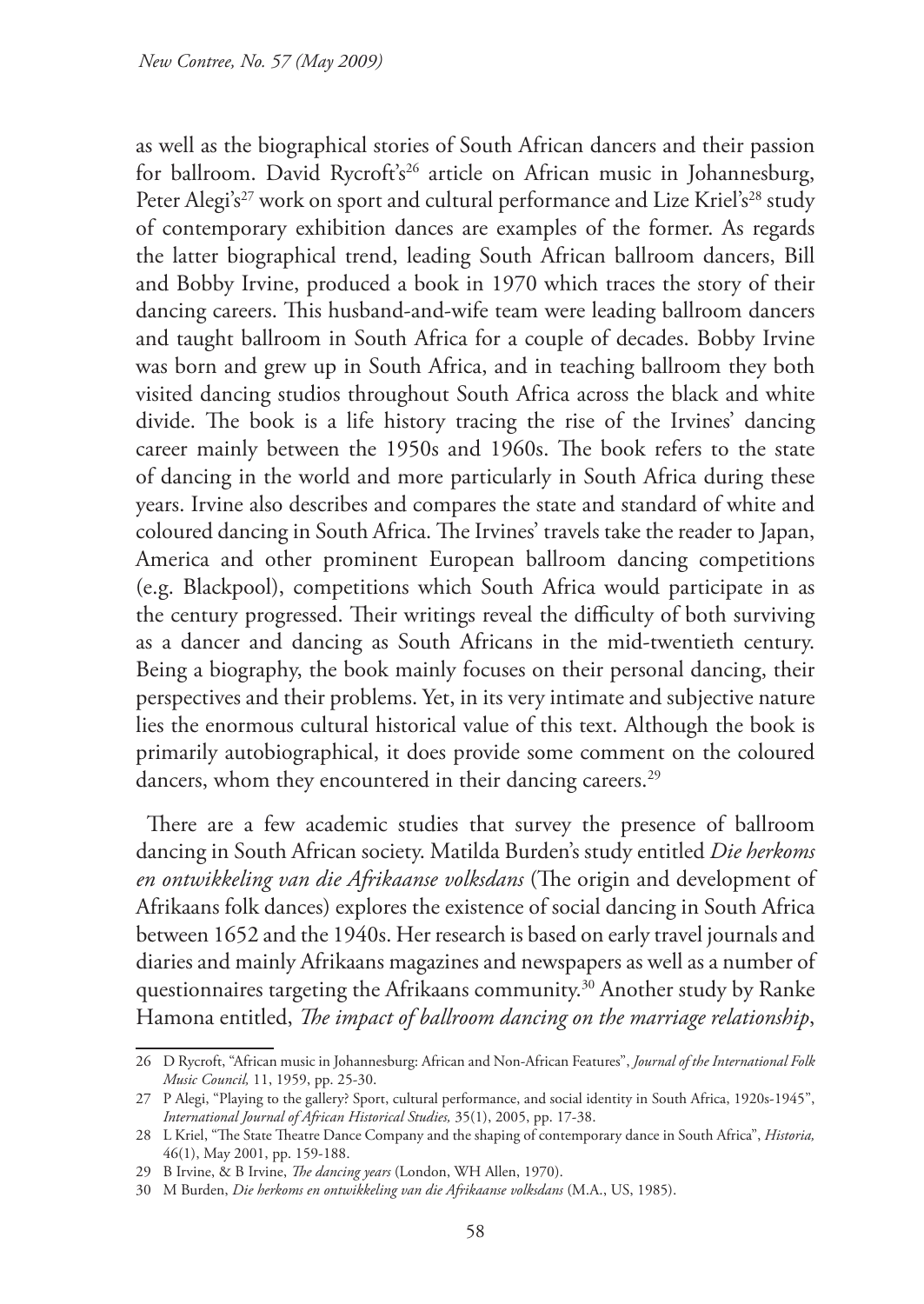explores the psychological value that social dancing has on marriage in South Africa in the twenty-first century.<sup>31</sup> Although both studies provide some insight into the social value of dancing in South Africa, the limited range of the authors' questionnaires/interviews and the small amount of primary archival documents used, limit the scope of these studies as they basically explore ballroom dancing within its leisure milieu.

There are also other academic studies that include ballroom dancing within broader themes, for example, Ellen Hellmann's study entitled: *Rooiyard. A Sociological survey of an urban native slum yard* which was published in 1948 as part of the Rhodes-Livingstone paper series. In this study, which was based on her 1935 M.A. thesis at the University of the Witwatersrand, Hellmann recorded the everyday life and analysed the various problems that individuals experienced living in a slum yard during the early 1930s. Although ballroom dancing is only mentioned in passing, the detailed research done on especially the social struggles and economic capabilities of these urban citizens makes it a valuable resource in determining what kind of ballroom dance infrastructure was available to them.<sup>32</sup> CM de Villiers's two-volume study entitled *Die vryetydsbesteding van volwasse manlike Bantoe in die gebied Pretoria-Witwatersrand-Vereniging* (Leisure activities of the male adult Bantu in the Pretoria-Witwatersrand-Vereniging area) also gives a detailed analysis of the nature of leisure activities amongst the black community, following much the same analytical structure that Hellman utilized forty years earlier. Although De Villiers does not focus, like Burden's and Hamona's studies, exclusively on ballroom dancing in South Africa, the value of this study lies in the author's understanding of the area, the people and especially in the detailed recording and the extensive nature of the questionnaire data collection and useful comparative tables.<sup>33</sup>

#### **Finding inspiration: Ballroom dancing in international literature**

As is evident from the above, only a few general and subject specific studies are available on the developments of ballroom dancing in South Africa. The international literature on the other hand, presents an overview account of the

<sup>31</sup> R Hamona, *The impact of ballroom dancing on the marriage relationship* (MA, UP, 2006).

<sup>32</sup> E Hellmann, *Rooiyard. A sociological survey of an urban slum yard* (Northern Rhodesia, The Rhodes-Livingston Institute, 1948), pp. 37, 93, 94.

<sup>33</sup> CM de Villiers, *Die vryetydsbesteding van volwasse manlike Bantoe in die gebied Pretoria-Witwatersrand-Vereniging* (D Phil., UP, 1972).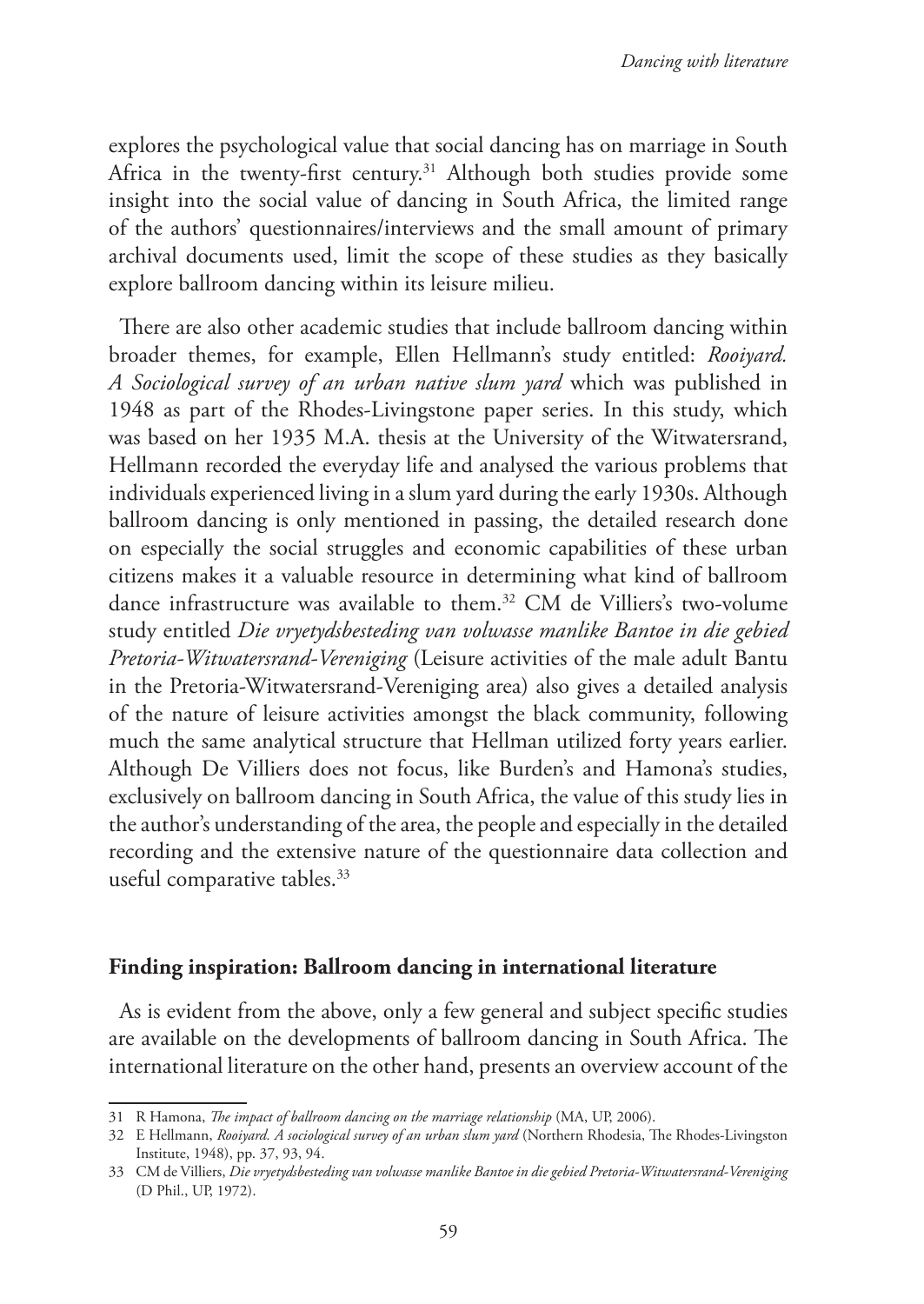development of styles in ballroom dancing. However, many of these are "doit-yourself" handbooks, illustrating the basic social steps of the various dances. Some of these books were written by the "big names" in the dance field, such as the dancers Alex Moore<sup>34</sup> and Victor Silvester.<sup>35</sup> These secondary sources are indicative of the type of ballroom dancing literature which is currently available in South Africa. They will be considered in terms of what they cover, how they reflect the times in which they were published and what aspects the various authors underplayed or neglected. This will reveal not only how literature on dancing has developed, but also what aspects still require attention for further study. It must also be noted that the South African ballroom dance arena was to a large degree influenced by the international realm. Ballroom dances were basically "borrowed"36 from overseas. The international literature therefore informed the local developments. This discussion will also draw parallels between the international realm and South Africa.

## *General histories of ballroom dancing*

International studies that focus on the general history of ballroom dancing provide a useful chronology against which South African developments can be measured. Publications like J. Martin's *The dance: the story of the dance told in pictures and text*; 37 A. Haskell's *The wonderful world of dance*; *<sup>38</sup>* S Sadie's *The new Grove dictionary of music and musicians*; 39 W Sorell's *Dance in its*  time;<sup>40</sup> G Jonas's *Dancing. The power of dance around the world*<sup>41</sup> and Don Herbson-Evans's *History of modern ballroom dancing*<sup>42</sup> are some of the detailed studies on the history of Westernized contemporary dancing. These studies both highlight the most popular contemporary dances of a period and analyse the influence of a certain dance on other dances. One of the first books to

<sup>34</sup> Alex Moore was the President of the "Imperial Society of Teachers of Dancing" and an honorary president of the "International Council of Ballroom dancing".

<sup>35</sup> Victor Silvester was the co-founder of the British "Ballroom Branch of the Imperial Society of Teachers of Dancing".

<sup>36</sup> AM Green, "Dancing in borrowed shoes: a history of ballroom dancing in South Africa", (M.A., U.P., 2008)

<sup>37</sup> J Martin, *The dance: the story of the dance told in pictures and text* (New York, Tudor Publishing Company, 1946).

<sup>38</sup> A Haskell, *The wonderful world of dance* (New York, Garden City Books, 1960).

<sup>39</sup> S Sadie, *The new Grove dictionary of music and musicians* (London, Macmillan publishers, 1980); Grove music, "Dance" (available at http://www.grovemusic.com. innopac.up.ac. za/data/articlea/music /0/01910.xml., as accessed on 7 October 2005).

<sup>40</sup> W Sorell, *Dance in its time* (New York, Anchor Press, 1981)*.*

<sup>41</sup> G Jonas, *Dancing: The power of dance around the world* (London, BBC Books, 1992).

<sup>42</sup> D Herbison-Evans, "History of modern ballroom dancing" (available at http://linus.socs.uts.edu.au/-don/pubs/ modern.html., as accessed on 6 April 2005.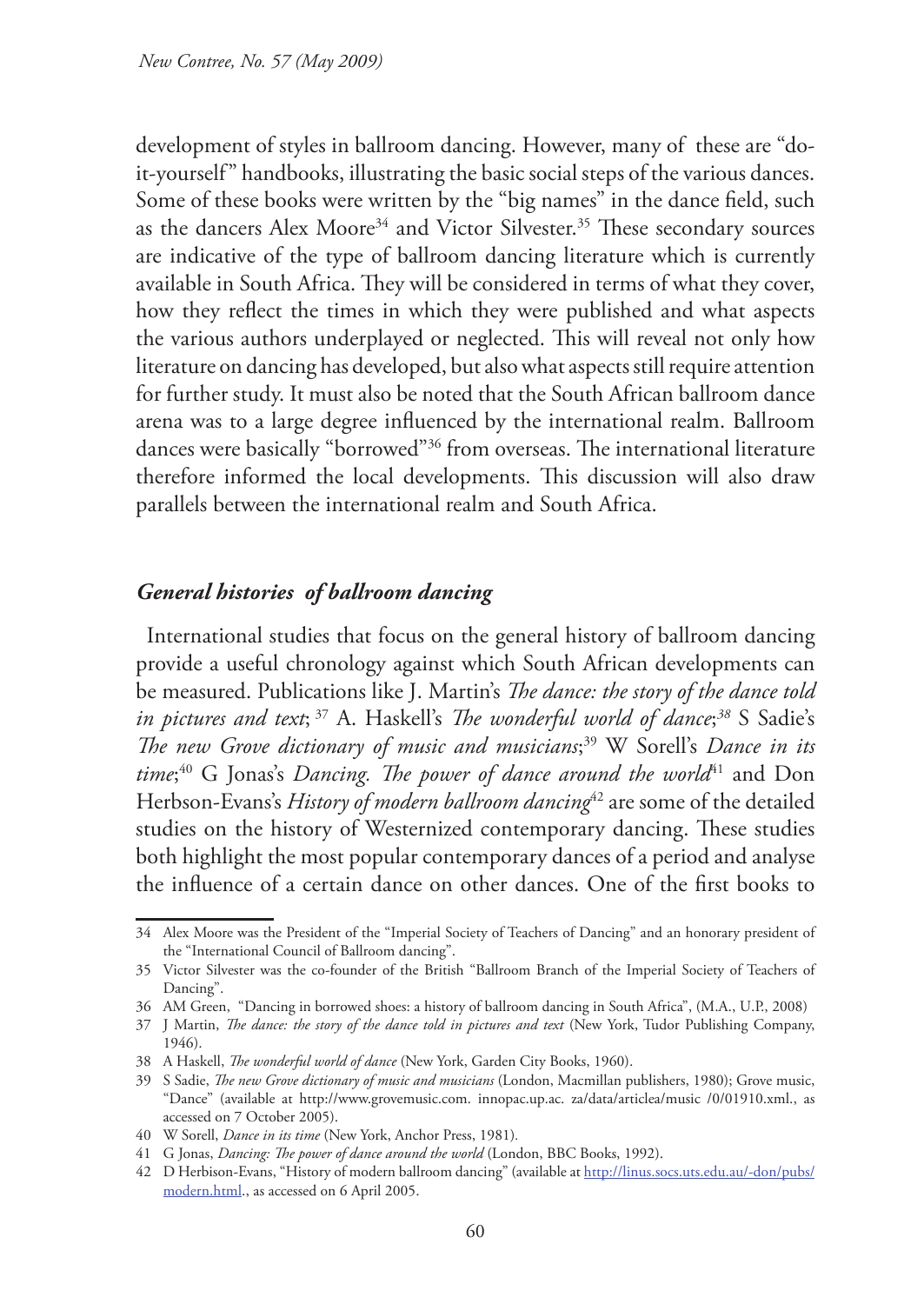approach this subject on such a wide scale was C Sachs's *World history of dance*. 43 In order to explain the world history of dance, Sachs divided his book into two parts. The first explains general themes that can be found in various dances, including different basic movements (e.g. convulsive, circular, close dance); types of dances (e.g. initiation dances, wedding dances); forms and choreography (e.g. individual dances, choral dances, couple dances); and music. In part two, Sachs presents a chronological explanation of the most prominent dance movements over time. Other international dance historians tend to follow Sachs's example, using both a chronological and thematic approach in explaining the most popular dances of a certain period.

Another comprehensive source that is available on ballroom dancing, as it presents both the history of dancing and suggests other sources for further consultation is the above mentioned, *The new Grove dictionary of music and musicians*. This musical encyclopaedia, along with its electronic version, provides both a detailed overview of the development of dance as well as a description of the history, figures and musical style of some of the social dances. Although the encyclopaedic style makes it difficult to get a clear overview of how dances developed over time, it is useful as a source to corroborate views in other sources. This source also explains variations of dances that were danced in earlier years in South Africa, but are neglected by other more general international histories.

Apart from Sadie and Sachs, most of these dance histories lack a detailed reference system. Furthermore dance is often viewed in the general studies as a "reaction" to society, and the books fail to explain dance and the reason for dancing apart from its artistic appeal. However, these publications highlights the very Western influence of ballroom dancing and thus provide insight not only into where the dances that are danced in South Africa came from, but also why South African ballroom dancers are so reliant on the international ballroom dancing scene for its choreography, music, clothes and inspiration.

## *Literature on dances preferred by specific groups*

Some international authors moved away from discussing a broad general history but rather focused on the type of dance preferred by a specific group of people. These studies include amongst others: *The public dance halls of Chicago*; <sup>44</sup>*The* 

<sup>43</sup> C Sachs, *World history of dance* (London, George Allen & Unwin, 1938).

<sup>44</sup> L de Koven Bowen**,** *The public dance halls of Chicago* (Chicago, The Juvenile Protective Association of Chicago, 1917).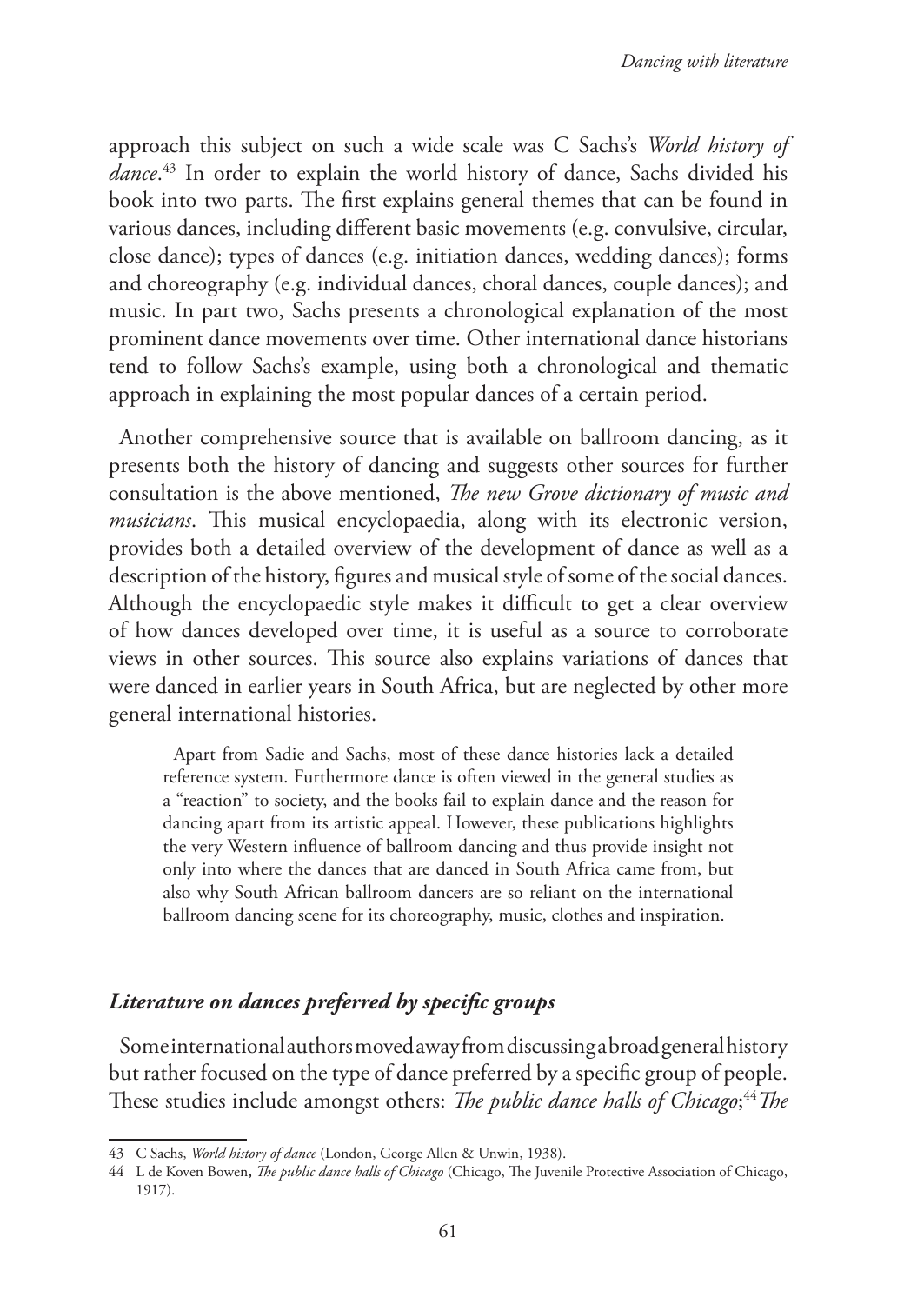*anthropology of dance*; <sup>45</sup> *Videodance*; <sup>46</sup> *Rhythmic gesture in Mozart: Le nozze di figaro and Don Giovanni*; <sup>47</sup> *Black dance*; <sup>48</sup> *Dancing till dawn: A century of Exhibition Ballroom dance*; <sup>49</sup> *Writing dancing in the age of postmodernism*. 50 The nature of these publications makes them very limited in scope. Furthermore, the importance of a specific group is usually (over)emphasised, often to the point of exclusivity. However, these publications are detailed and passionate accounts of how ballroom dancing is portrayed in communities and issues raised in these publications are regularly mirrored in South African society. For example, Bowen's book *The public dance halls of Chicago* is concerned with the conditions in dance halls in Chicago and emphasises the late hours, lack of infrastructure, "indecent dances", inappropriate advertising, liquor, and misbehaviour of both men and women involved in this pastime. Bowen feels that dancing provides "innocent enjoyment", but that other influences cause dancing to be "dangerous".51 She concludes by recommending laws to prohibit the selling of alcohol at the dance halls. Although Bowen's book deals mainly with dancing in Chicago, the problems she discusses concerning public dancing are also echoed in South African dance history and thus her study serves as a useful comparative text. Another example is E Thorpe's *Black dance.* Thorpe presents a detailed discussion of the development of African-American dance in thirty-two chapters and is of direct relevance to how and why ballroom dancing is danced in black South African communities. *Black*  dance traces the origin of African-American dance back to the slaves who were brought from Africa to the New World to work on the plantations. It shows how different African dance traditions were brought into contact with one another as well as different European dance traditions, conventions and protocols. Thorpe discusses the influence that minstrels, jazz, and tap had on the dances of the world. He also focuses on the life and development of prominent black dancers as well as the place of black dancers in the world of ballet and theatre, which took many prominent African-American performers, as well as their South African counterparts, to Britain. Thorpe concludes by pointing to the racial, political and social problems that black dancers still

<sup>45</sup> AP Royce, *The anthropology of dance* (Bloomington, Indiana University press, 1977).

<sup>46</sup> R Lorber, *Videodance* (D. Phil. Thesis, Columbia University, 1977), pp. i-20.

<sup>47</sup> W Allanbrook. *Rhythmic gesture in Mozart: Le nozze di figaro and Don Giovanni* (London, University of Chicago Press, 1983)*.*

<sup>48</sup> E Thorpe, *Black dance* (New York, Overlook Press, 1990).

<sup>49</sup> Julie Malnig (available at http://www.greenwood.com/books/ BookDetail.asp?dept\_id=1& sku=MND/ &imprintID=I1as accessed on 10 October 2005); J Malnig, *Dancing till dawn* (New York, Greenwood Press, 1992)*.*

<sup>50</sup> S Banes*, Writing dancing in the age of postmodernism* (London, Weslyn University Press, 1994).

<sup>51</sup> L de Koven Bowen**,** *The public dance halls of Chicago*, p. 12.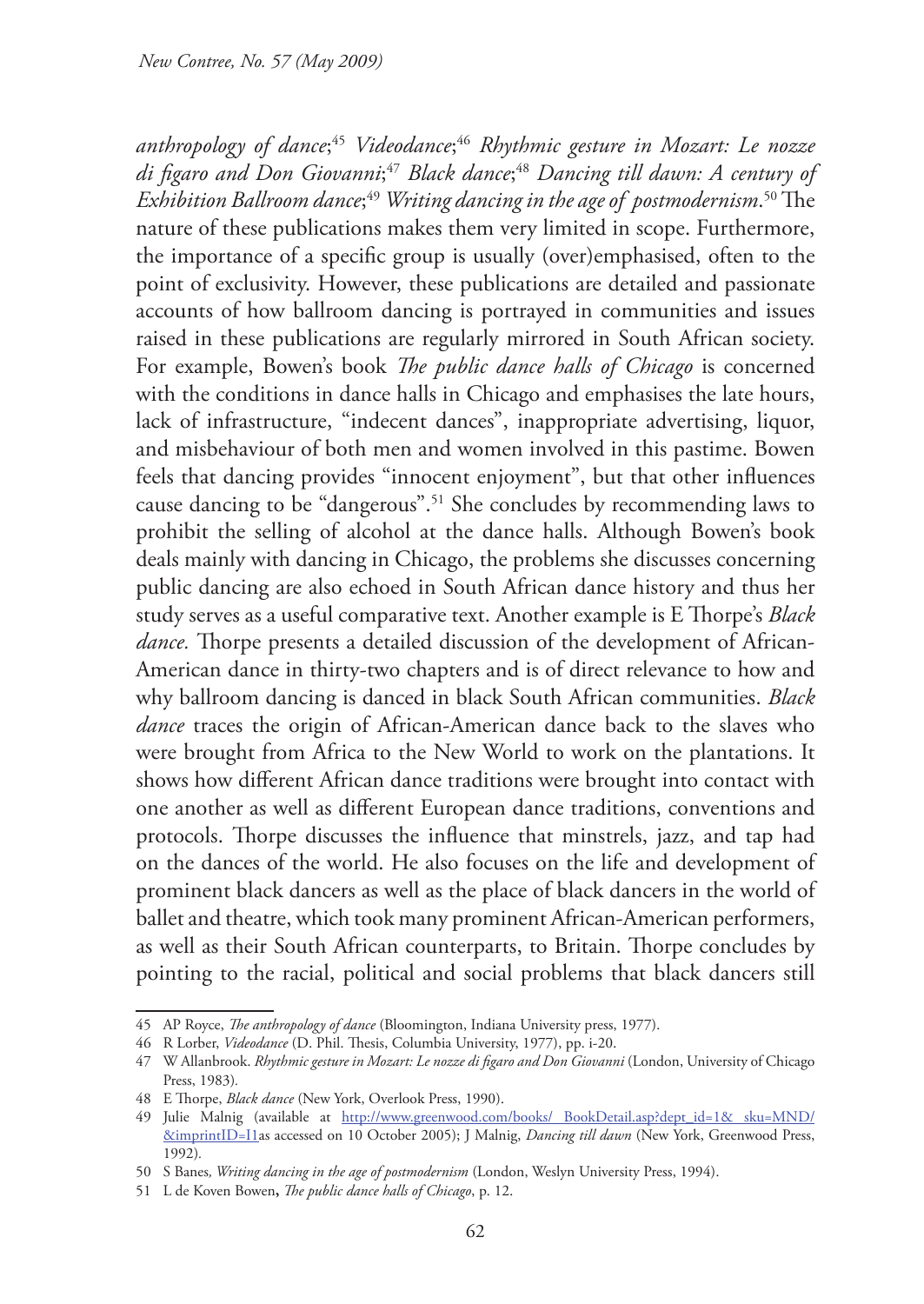encountered at the end of the twentieth century. Although the book contains a wealth of relevant material, little attention is given to the sources used. There is also too much emphasis on specific individuals at the expense of an understanding of broader dance trends. However, *Black dance* does provide valuable insights into studying the influence and adaptation of social dance in various traditions, by giving a detailed history of the development of dance among a minority and oppressed group in the United States.

## *"Do-it-yourself" handbooks*

The majority of international literature on ballroom dancing are teaching books written by professional dancers for dancers or people who intend to dance. A few of these publications include: *Course of instruction in dancing and aesthetic development of the body*; <sup>52</sup> *The tango and other up-to-date dances: a*  practical guide to all the latest dances;<sup>53</sup> The modern dances, how to dance them;<sup>54</sup> A *study in modern dance positions*; <sup>55</sup> *Tips to dancers, good manners for ballroom and dance hall*; <sup>56</sup> *Orchesography*; <sup>57</sup> *Modern ballroom dancing: history and practice*; 58 *Ballroom dancing*; <sup>59</sup> *Teach yourself ballroom*; <sup>60</sup> *Dance class*. 61 Apart from a very brief history on each dance these publications explain how and when to dance a specific dance as well as the proper etiquette at social events. In, for example, *A study in modern dance positions* ,Wilson, a dance instructor, discusses the best and worst positions that dancers can dance in. Like other teaching books, this publication contains numerous photographs showing various positions in which dancers can hold each other, and provides a detailed discussion of the most basic positions in the ballroom dances, making it a useful general

<sup>52</sup> LF Segadlo, *Course of instruction in dancing and aesthetic development of the body* (Newark, NJ, ca1889).

<sup>53</sup> JS Hopkins, *The tango and other up-to-date dances; a practical guide to all the latest dances, tango, one step, innovation, hesitation, etc; illustrated with photographs posed by Mr. and Mrs. Vernon Castle, Joseph C Smith ... and many other famous dancers* (Chicago, The Saalfield Publishing Co, ca1914).

<sup>54</sup> C Walker**,** *The modern dances, how to dance them, complete instructions for learning the tango, or one step, the Castle walk, the walking Boston, the hesitation waltz, the dream waltz, the Argentine tango,* (Chicago, Saul Brothers, 1914).

<sup>55</sup> GH Wilson, *A study in modern dance positions* (New York, The Inner Circle, c1916).

<sup>56</sup> VP Dewey**,** *"Tips to dancers," good manners for ballroom and dance hall* (Wisconsin, Kenosha, ca1918), pp. 15, 21.

<sup>57</sup> T Arbeau, *Orchesography* (New York, Dover publications, 1967), pp. 5-7.

<sup>58</sup> V Silvester, *Modern ballroom dancing: History and practice* (London, Barrie and Jenkins, 1977).

<sup>59</sup> A Moore, *Ballroom dancing* (London, A & C Black, 1974)*.*

<sup>60</sup> The Imperial Society of Teachers of Dancing, *Teach yourself ballroom dancing* (London, Hodder Headline, 1992).

<sup>61</sup> BBC Blast: Paul Bottomer,(available at http://www.bbc.co.uk/blast/dance/ as accessed: 10 October 2005); P Bottomer, *Dance class* (London, Southwater, 2000).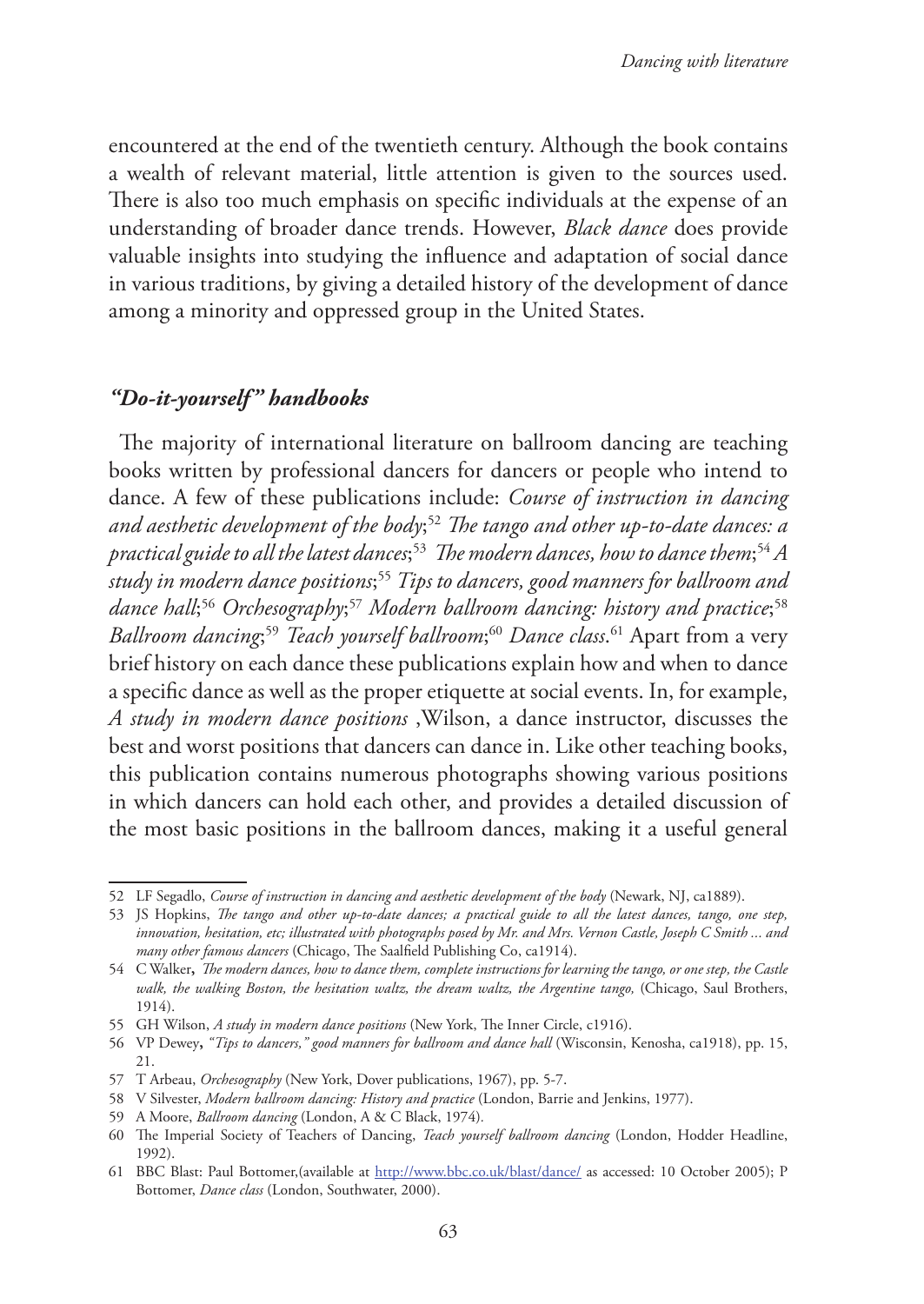reference book. This kind of instruction often found its way into the local South African newspapers advising the readers on what was acceptable.<sup>62</sup>Although Wilson's study and other similar publications, obviously have a very specific audience and limited scope, the value of these sources lies in their detailed accounts of everyday events. Often South African contemporary sources, especially newspapers and travel journals, merely mentioned that there was a dance or social event, emphasizing who danced but neglecting to explain how or what was danced.63 International "do-it-yourself" dance handbooks thus serve as a ballroom reference book for popular dances of the time.

### **Out of step: Problems in writing ballroom dance history**

In general, the style and focus of the international literature focusing on dance has changed very little over the years. As is evident in the above section, authors seem to focus on the history and development of dances or the dances of specific groups<sup>64</sup> or general trends in dances.<sup>65</sup> Because of its direct link with people's everyday lives, a history of dance can however never ignore the economic, political, cultural or social circumstances of the time. Consequently the relatively few dance histories that have appeared are to a certain extent a reflection of the intellectual thought of the day.

It is apparent in many of the sources included in the previous section that writing dance history is not without problems. Apart from the usual difficulties in doing research (e.g. limitation of sources) the very essence of dance makes it nearly impossible to pinpoint specific changes in style and influence. According to Royce, researchers have "neglected dance" because they felt that it was "not really essential to understand it" while other researchers found it difficult to obtain and analyse information that was seldom stored.<sup>66</sup> Because people learn "rhythmic movement" by imitation and not from written sources, the basic steps of a certain dance are seldom recorded immediately. Unlike musical notation, dances do not have a specific writing style or language that enables them to have written record of movement. Although systems, like

<sup>62</sup> T Violl, "Dancing and the ballroom", *Rand Daily Mail,* 12 July 1930, p. 5.

<sup>63</sup> Lancer, "In the dancing world: success of the Easter dance events", *Rand Daily Mail*, 20 April 1935, p. 6.

<sup>64</sup> E Thorpe, *Black dance,* pp. 60-66.

<sup>65</sup> AP Royce, *The anthropology of dance*, pp. 38-49; J Martin, *The dance…*, pp. 20-40; S Banes, *Writing dancing in the age of postmodernism*, pp. 48-50.

<sup>66</sup> AP Royce, *The anthropology of dance*, p. 38.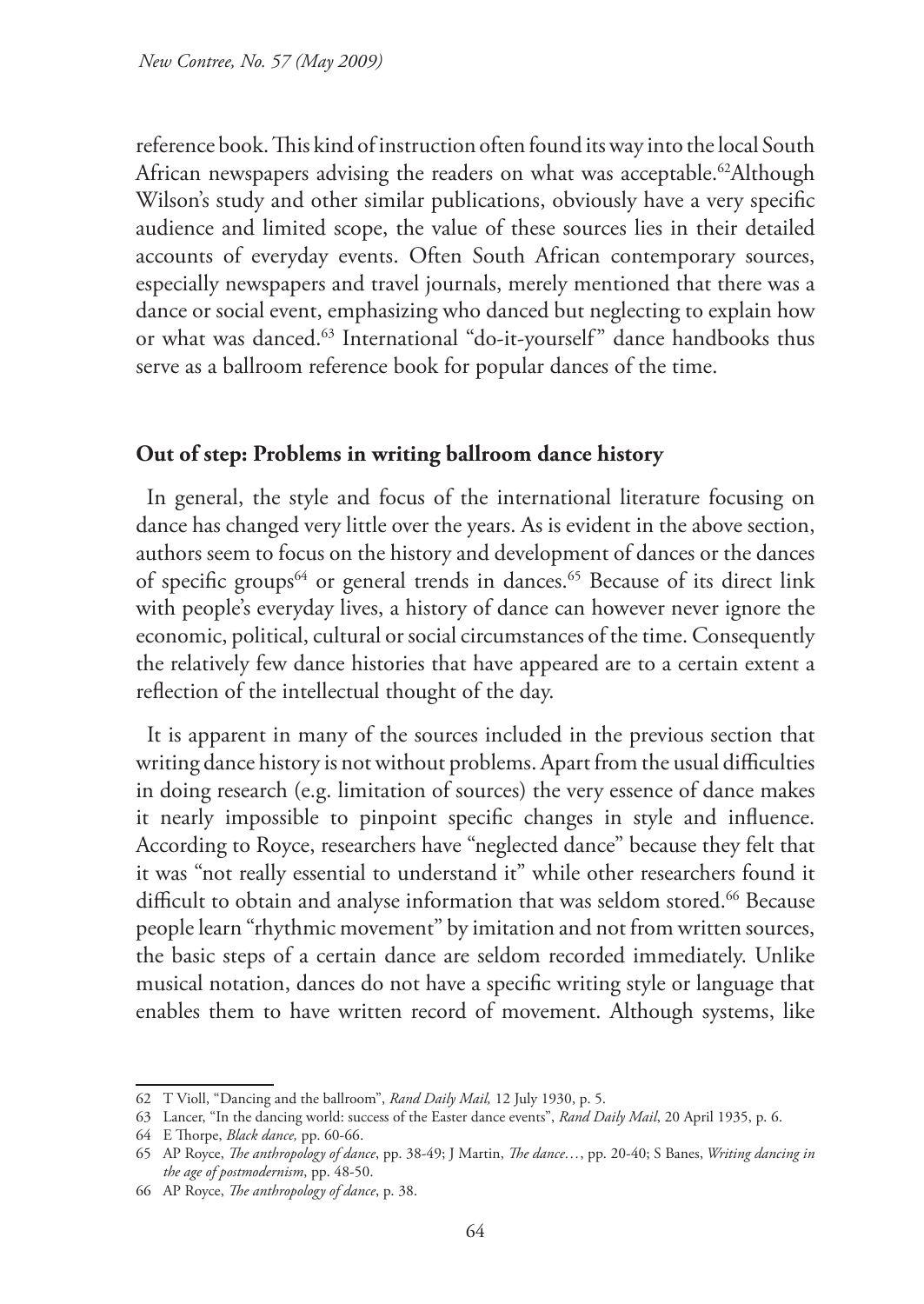the Labanotation, $67$  have been used to record movements, it requires time, training and effort to document each inclination in a dance. Usually only the strange or elaborate movements of a certain dance are photographed or described in detail, making it necessary for the historian to assume certain aspects when finding sources referring to dancing.

Firstly, because not everything about dancing has been recorded there will always be a dimension that remains unknown. Secondly, the historian must bear in mind that apart from dance instruction manuals, descriptions about dancing in sources are more a kind of social commentary than knowledge of an expert in the field. Thirdly, the historian must assume that there will always be groups of people who support or reject a certain style or type of dance within a community. Descriptions of dancing amongst a group of people thus do not necessarily represent the take or feeling of all the people in a given area. There remain these "hidden voices" practising dance in their own space with their own characteristics. Lastly, it must also be remembered that dancing is easily influenced by other cultures and changes in economic and social situations. Therefore it cannot be assumed that a dance from one decade will look exactly the same in the following decade. To truly understand the type of dances and influence dance had on a particular society it is consequently necessary to examine not only contemporary (mainly international) dance instructions manuals, but also newspapers, official records, administrative documents and popular literature simultaneously. Although these sources, as noted by Burke, do necessitate extreme caution and source criticism before they can be used, 68 it is only in the very personal nature and dance choices in these contemporary sources that the complexity of South African society can be understood.

### **Choreographing a ballroom history for South Africa**

The American anthropologist, Clifford Geertz, described the method of studying cultural anthropology as a "thick description" where one symbolic incident or action can provide a "window to understanding a culture or

<sup>67</sup> Symbolic representation of movement developed by Rudolf Laban, a Hungarian dancer, in the 1920s.

<sup>68</sup> P Burke, *What is cultural history?*, pp. 114-115.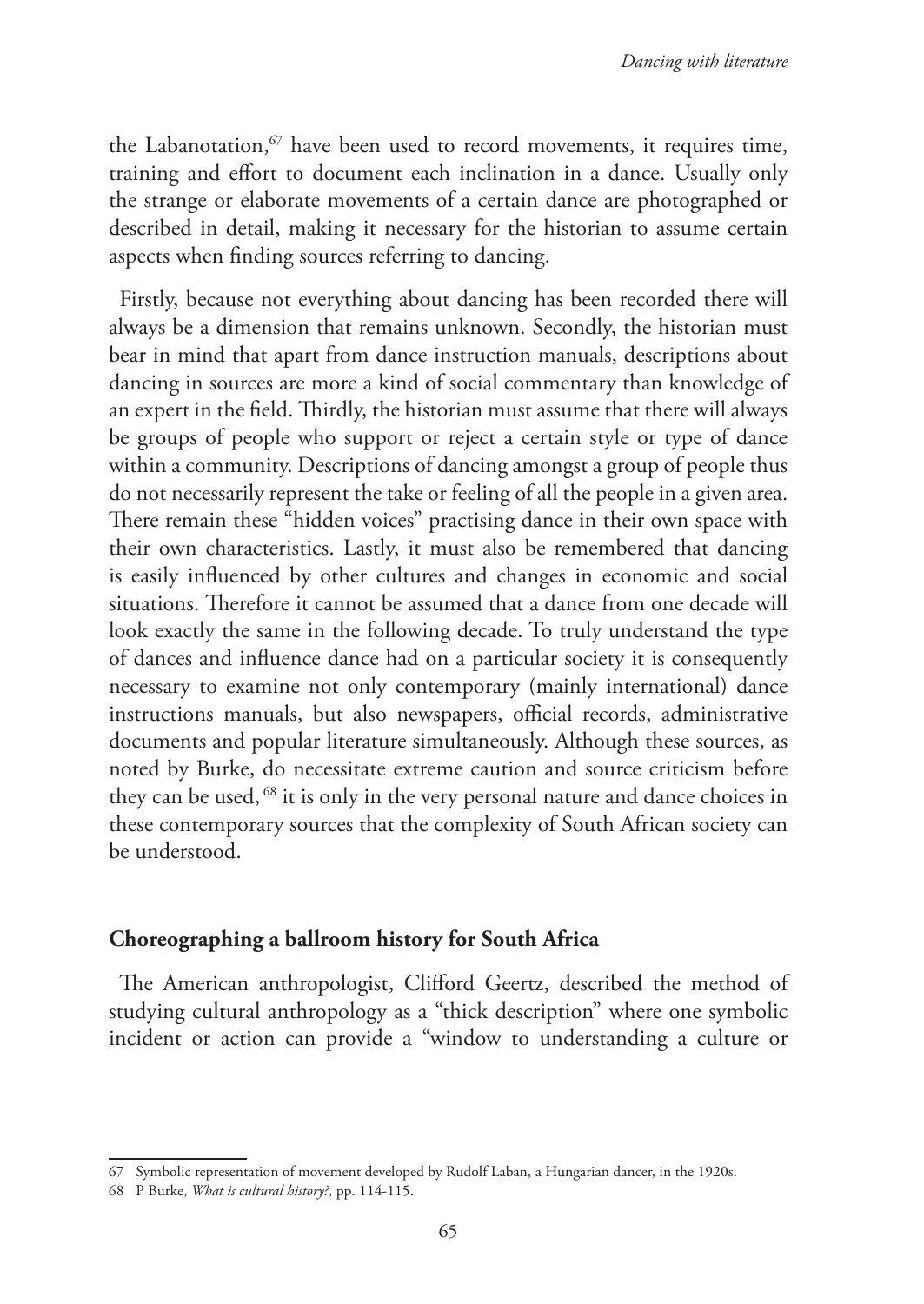community".69 According to Geertz, one must be familiar with the social and cultural practices or laws of a specific society to determine if an action is an "incident" or a "symbolic presentation" of the community. He argues that by simply describing a certain cultural practice one can begin to interpret the event and understand the community better. The description is thus used as an interpretation of a specific event. Ballroom dancing may seem very far removed from the "Balinese cockfight" of Geertz's famous essay, but dancing can also be observed as a symbolic representation of a society. 70 It is believed by simply explaining how and why a social action took place one can better understand the functioning of a certain community. Consequently a study of the relevance of ballroom dancing should explore the reasons why dance started, what it entailed, who it involved and how it was represented in order to reflect on the nature and history of the society at a certain time.

While the use of international secondary sources, such as books and articles, is indispensable to obtain a theoretical foundation and background understanding necessary for a study of ballroom dancing in South Africa specifically, South Africa-related information on dance is found in primary sources. These are spread thinly across the holdings of the National Archives, the National Library, the National Film Archives, Cape Town Provincial Archives and other archival collections housed in both the UNISA and University of the Witwatersrand archives. Dance does obviously not exist as an identifiable section or topic in any particular archives series, but information can be gleaned from sources ranging from the correspondence and minutes of officials, various organisations as well as public records and central government policies. These include, amongst others, the Governor-General (GG) archival series, the Bantu Men Social Centre (BMSC) minutes, African National Congress (ANC) correspondence, and minutes of the Garment Workers Union.

The problem in writing dance history lies not only with the lack of contemporary evidence, but even more so with the dance critics, current dancers and dance historians themselves.<sup>71</sup> It is interesting to note that during

<sup>69</sup> J Tosh, *The pursuit of history,* (London, Longman, 2002), pp. 284-285; S Hammerstedt, "Anthropological theories: a guide prepared by students for students, Symbolic and interpretive anthropologies" (available at http: //www.as.ua.edu/ant/Faculty/murphy/436/symbolic.htm, as accessed on 11 October 2005); P Burke, *What is cultural history?* pp. 36-37.

<sup>70</sup> P Burke, *What is cultural history?*, pp. 36-37; S Hammerstedt, "Anthropological theories: A guide prepared by students for students, Symbolic and interpretive anthropologies" (available at http://www.as.ua. edu/ ant/ Faculty/murphy/436/symbolic.htm as accessed on 11 October 2005).

<sup>71</sup> SJ Cohen, "Dance in its time", *Dance Research Journal*, 15(2), Spring 1983, pp. 38-39.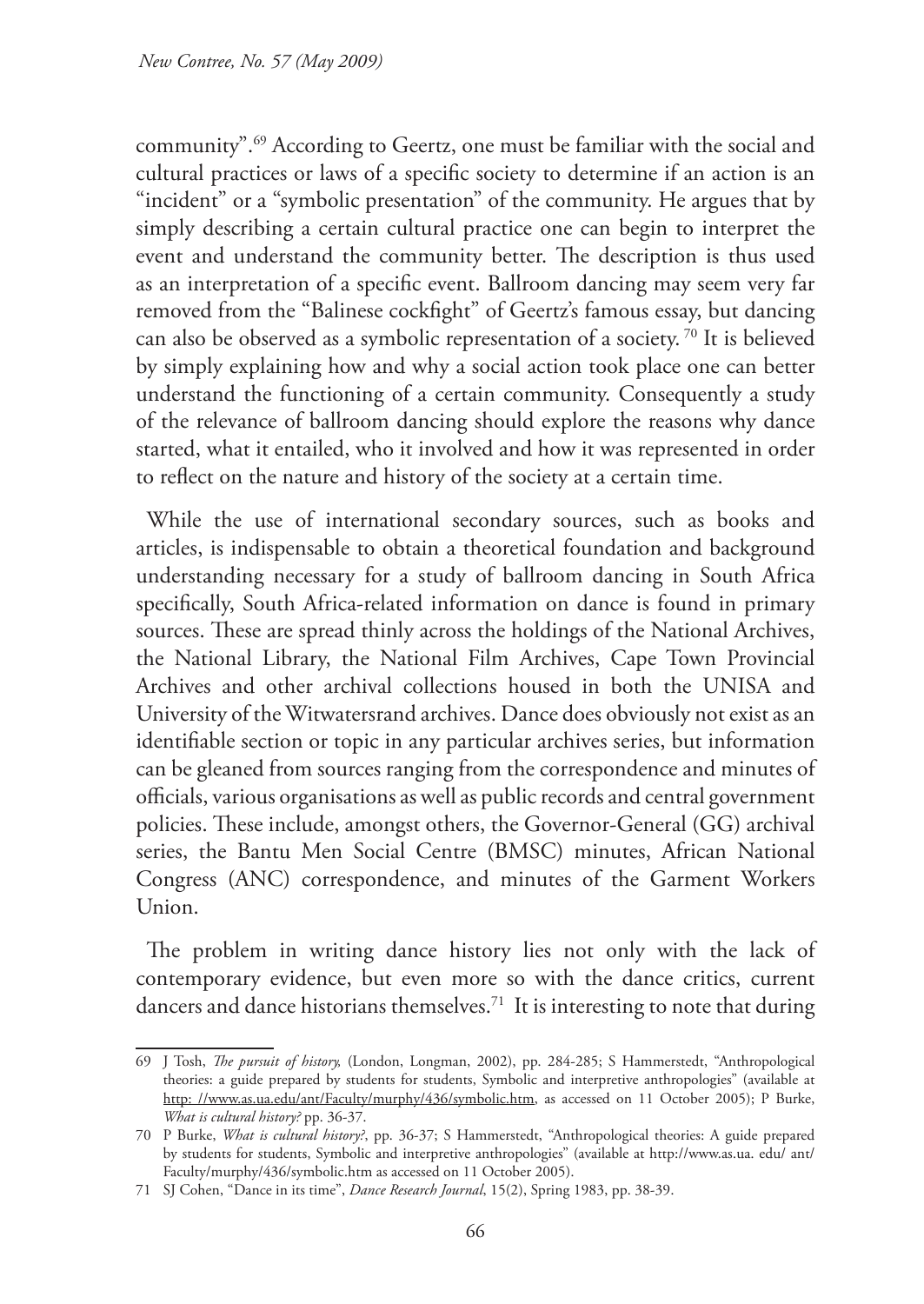certain periods many adults did not want it to be known that they were taking dance lessons, and this secrecy resulted in numerous ballroom dance teachers not getting the recognition and support that was due to them. This might explain the rather limited amount of contemporary sources that refer to ballroom dancing.<sup>72</sup> However, newspaper reports and magazine articles play a fundamental, if not indispensable, role in both recording and analysing contemporary social history.

The social commentary found in the *Rand Daily Mail* and *The Bantu World* provide crucial information regarding the place and state of ballroom dancing during its heyday that would otherwise have been lost. The *Rand Daily Mail* was based in Johannesburg and reported on political, social and economic events concerning South Africa from 1902 up until 1985 when it ceased to exist and was dependant on a largely English-speaking support base.<sup>73</sup> Many of the details of the founding meeting of the South African Dance Teachers Association (SADTA) as well as the further development of competitive ballroom dancing in South Africa were recorded in a weekly column in the *Rand Daily Mail*. The authors of this "side-line" used pseudonyms– "Treble Viol" and " Lancer"– making it difficult to ascertain what positions they were writing from. They obviously had a keen interest in the role of ballroom in the local South African social scene providing very detailed first-hand accounts of South African ballroom. These are an indispensable and rare source of information in studying the development of this dance form. Reports regarding the activities of South African dancing organisations are scarce and it was primarily the *Rand Daily Mail*'s weekly report entitled: "Dancing and the ballroom" (since 1927), and "In the dancing world" (since 1934), that commented on their various activities and achievements. The weekly features in the paper further included snippets of international renowned ballroom writers, like Katie Smith, Victory Silvester, Josephine Bradley and Wellesley Smith, "words of wisdom" and "Do's and don'ts" in the ballroom with pictures

<sup>72</sup> Anon., "Fashions for the Royal visit: Dance time", *Rand Daily Mail,* 4 June 1925, p. 13.

<sup>73</sup> R Gibson, *Final deadline. The last days of the Rand Daily Mail* (South Africa, David Phillip Publishers, 2007); The Switzers' detailed study on the black press reveals that the *Rand Daily Mail* did have a black support base and since 1965 even had a "black-supplement". It is however difficult to determine how popular, if at all, the *Rand Daily Mail* was amongst the black community during the period concerned here, since the first detailed study *Market Research Africa* was only done in the 1960s. L Switzer & D Switzer, *The black press in South Africa and Lesotho: A descriptive bibliographic guide to African, Coloured and Indian newspapers, newsletters and magazines 1836-1976* (Boston, GK Hall & Co, 1979), pp. 20, 22, 127.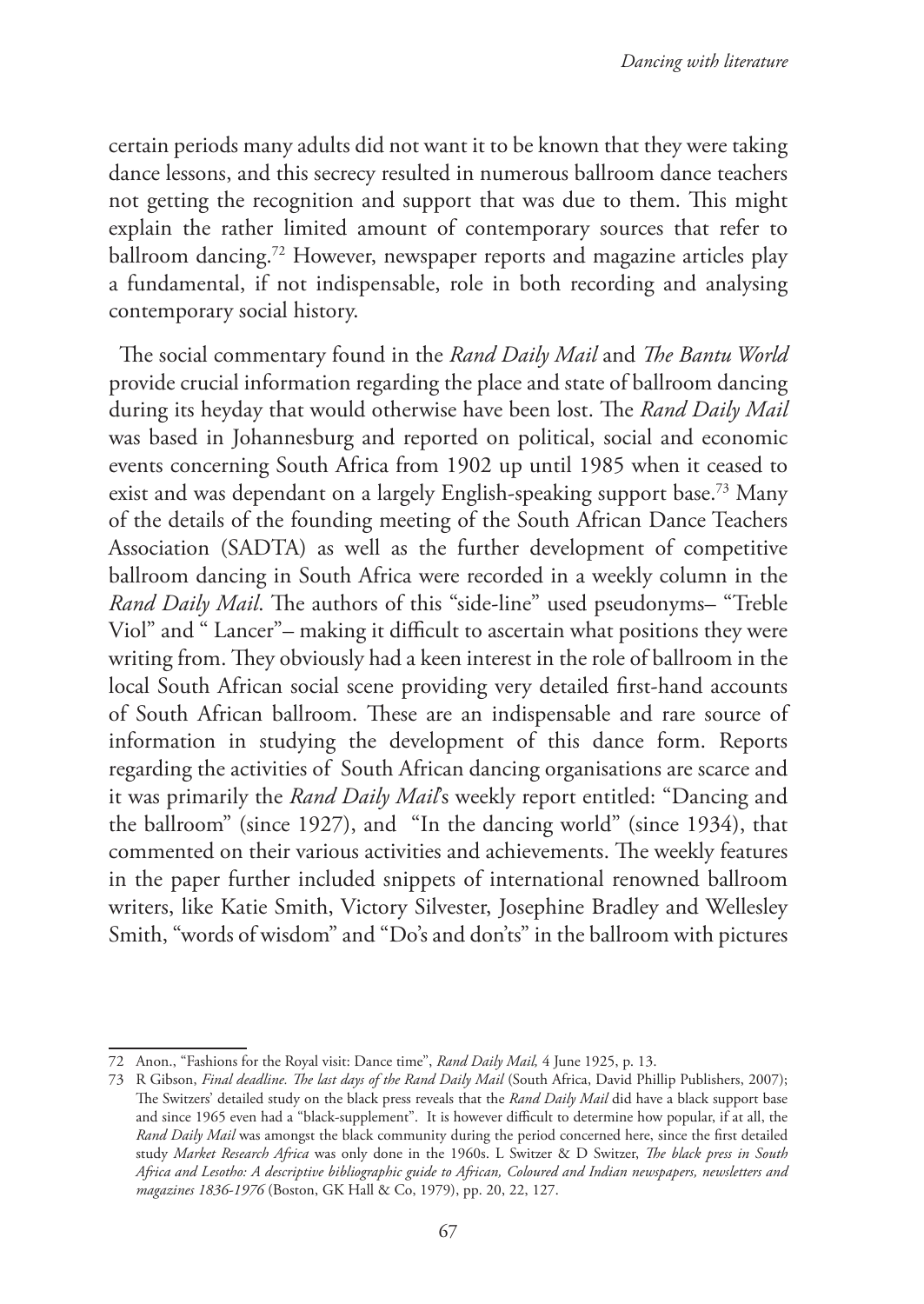of the winners of local and international ballroom dance competitions.74

The Johannesburg based *The Bantu World: South Africa's only National Bantu Newspaper* included articles on dance from about 1932 onwards that were written by both black and white authors. This newspaper was founded by a white farmer, BFG Paver, to provide a "platform for free comment…" with, initially, a large body of African shareholders. Appearing every fortnight, at 3d a copy, the newspaper prided itself in being "truly independent" printing in six languages (Zulu, Xhosa, Sesotho, Sechuana, Afrikaans and English) and producing articles that were held to be "interesting and instructive to the Bantu people".75 After 1933 the newspaper was taken over by the Argus Printing and Publishing company, which was controlled exclusively by white shareholders.76 Like the *Rand Daily Mail*, *The Bantu World* provided detailed comment on its readers' social activities, giving first-hand accounts on the popularity and nature of dancing.

The *South African Dancing Times* was first published in 1933, and although its publication was suspended between 1940 and 1945, most likely due to a lack of funds during the Second World War, it provided information on dancing up to the mid-1950s. Based in Johannesburg, the *South African Dancing Times* was more of a popular magazine, lavishly illustrated with selfhelp articles and a range of advertisements relevant to the dancing world. These give an indication of what was perceived as important for the dancers on the South African ballroom floor. It is unfortunate that it is difficult to locate this magazine, and the lack of a complete set makes it problematic to use what is a very rich resource to its full potential.

Travel documents and early colonial texts such as the journals and diaries of Jan van Riebeeck (1651-1662), Lady Anne Barnard (1793-1803) and W Bird (1822), which reflect on the social activities of the early colonial times, also cast a unique light on South Africa's ballroom history. Certain travel

<sup>74</sup> T Violl, "Dancing and the ballroom: 'Sprightly Springboks'- 'Trebla'- Dancing 'do's and don't's by 'Treble Violl'", *Rand Daily Mail,* 28 June 1930, p. 12; T Violl, "Dancing and the ballroom", *Rand Daily Mail,* 16 May 1931, p. 7; T Violl, "Dancing and the ballroom", *Rand Daily Mail,* 6 December 1930, p. 12; Anon., "The correct dancing hold", *Rand Daily Mail,* 5 February 1925, p. 10; T Violl, "Dancing and the ballroom", *Rand Daily Mail,* 8 April 1932, p. 14.

<sup>75</sup> Anon., "The Bantu World", *The Bantu World*, 08 April 1933, p. 8; Anon., "The Bantu World", *The Bantu World*, 7 May 1932, p. 1.

<sup>76</sup> L Switzer & D Switzer, *The black press in South Africa and Lesotho…*, pp. 20, 22, 127; Anon., "The Bantu World", *The Bantu World*, 8 April 1933, p. 8; Anon., "The Bantu World", *The Bantu World*, 7 May 1932, p. 1; L Switzer, "Bantu World and the origins of a captive African commercial press in South Africa", *Journal of Southern African Studies*, 14(3), April 1988, p. 352.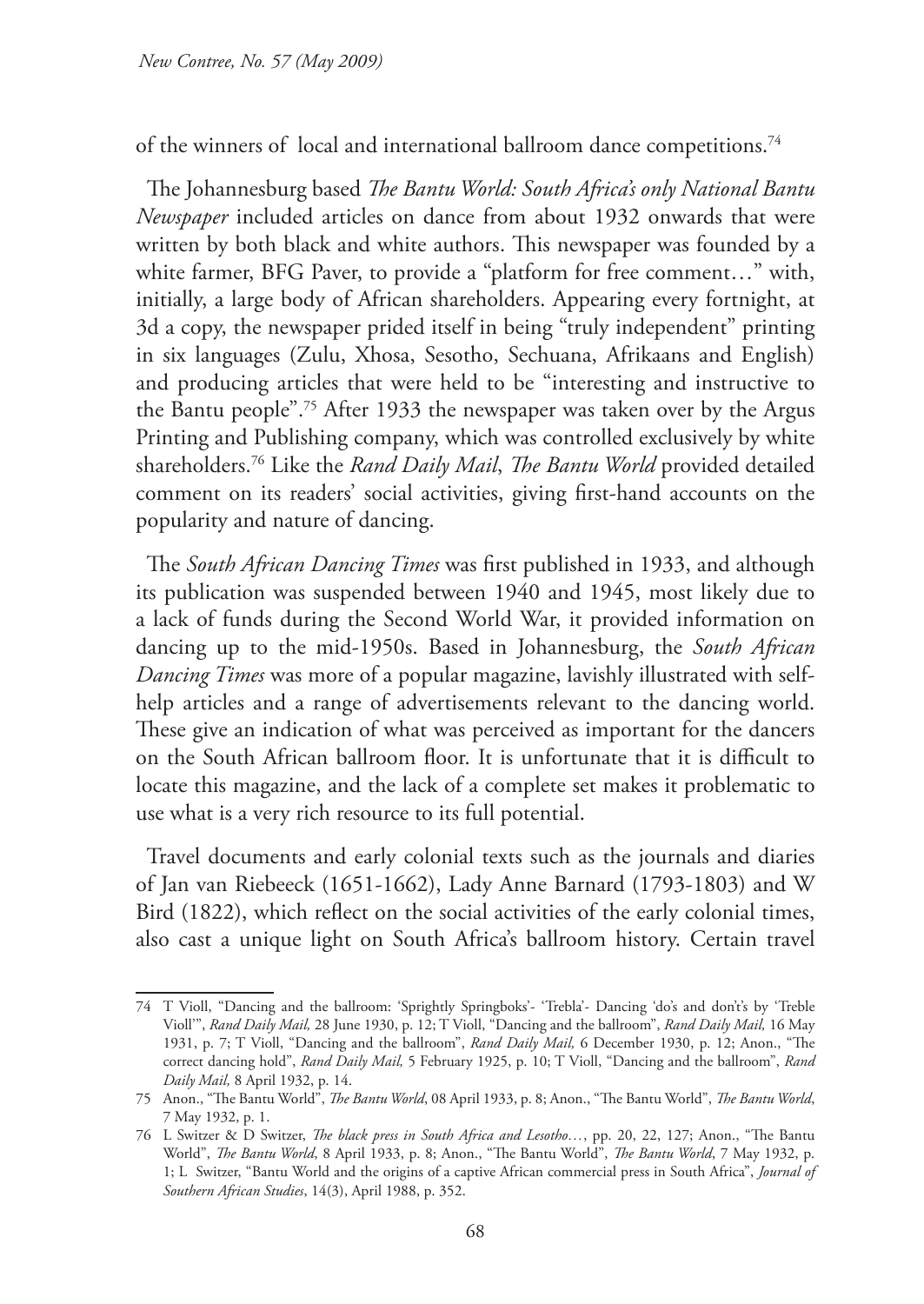diaries and reminiscences of the early twentieth century also highlight the prominence of ballroom dancing within specific communities. In her travel diary, *African Apprenticeship: An autobiographical journey in Southern Africa 1929,* Margery Perham, for example, set out to record the state of the "native" in South Africa.<sup>77</sup> She visited various black and white communities and, while she condemns the racist manner in which the white South African government and public treated the blacks, she also presents insightful narratives on their leisure activities.

In his seminal publication, *The Bantu in the city: a study of cultural adjustment on the Witwatersrand*, American missionary R.E. Phillips describes how black South Africans experienced life on the Witwatersrand. Phillips was sent to South African in 1918 to assist with the development of a social programme for the American Board Mission in South Africa. He was actively involved in various white and black clubs and formed part of a number of commissions of inquiry that investigated *inter alia* the "liquor problem" in South Africa and supervised the use of motion pictures for instructing black South Africans.78 Phillips used his own experiences, oral records as well as newspapers and reports to record how blacks adapted to the urban area. This study consequently offers a unique view of the popularity of black ballroom because of Phillip's extensive use of 1910s to 1930s contemporary sources and his own involvement in the social life of blacks in Johannesburg. Mia Brandel-Syrier's study entitled: *Reeftown elite: a study of social mobility in a modern African community on the Reef* was published in 1971.<sup>79</sup> Brandel-Syrier followed and recorded the everyday life experiences of sixty black males from "elite" families in a township on the Witwatersrand during the 1960s. The first-hand accounts, detailed analysis and direct quotations from people living in the township provide an insightful account of social and economic survival on the Reef. Although *Reeftown elite* focuses mainly on the 1960s, the reminiscences of the Reeftown elite and their own comparison between dancing in the 1960s and ballroom in the "old days" provides useful glimpses into the prevalence and history of ballroom outside of the white ballrooms.<sup>80</sup>

<sup>77</sup> M Perham, *African Apprenticeship: An autobiographical journey in Southern Africa 1929* (London, Faber and Faber, 1974).

<sup>78</sup> RE Phillips, *The Bantu in the city: a study of cultural adjustment on the Witwatersrand* (South Africa, The Lovedale Press, 1970), pp. xiii-xiv.

<sup>79</sup> M Brandel-Syrier, *Reeftown elite a study of social mobility in a modern African community on the Reef* (London, Routledge & Kegan Paul, 1971).

<sup>80</sup> M Brandel-Syrier, *Reeftown elite…*, p. 50.